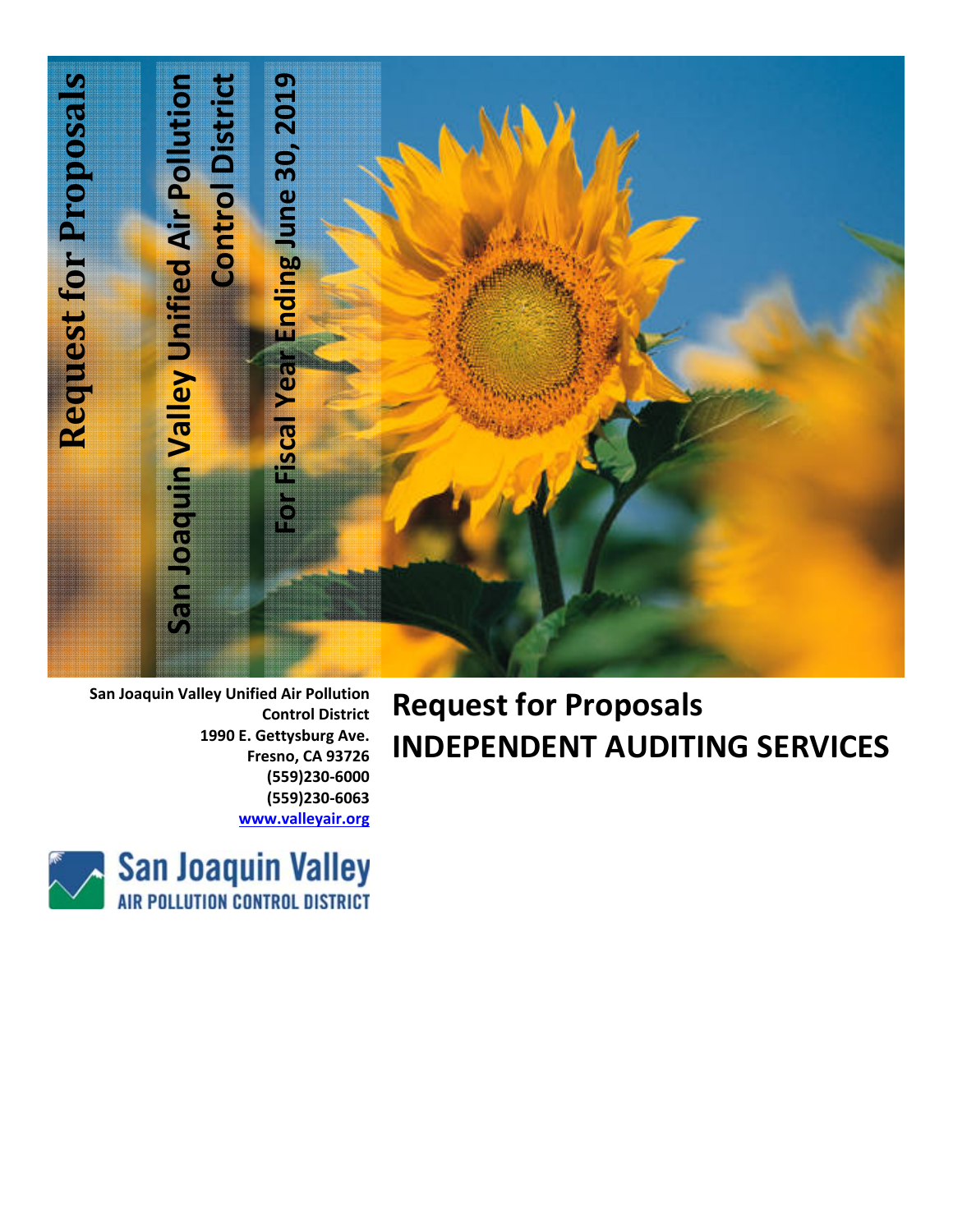## **Table of Contents**

| PREFACE AND INVITATION                   | 3              |
|------------------------------------------|----------------|
| <b>QUALIFICATIONS</b>                    | 4              |
| <b>SERVICES RENDERED</b>                 | 4              |
| <b>REPORTS REQUIRED</b>                  | 5              |
| <b>SPECIAL CONSIDERATIONS</b>            | 6              |
| <b>METHOD AND BASIS FOR COMPENSATION</b> | 6              |
| <b>ADDITIONAL SERVICES</b>               | 6              |
| <b>ASSISTANCE PROVIDED</b>               | $\overline{7}$ |
| <b>PROPOSAL REQUIREMENTS</b>             | 8              |
| <b>PROPOSAL DEADLINE</b>                 | 9              |
| <b>EVALUATION OF PROPOSALS</b>           | 9              |
| <b>DISTRICT ORGANIZATION CHART</b>       | 11             |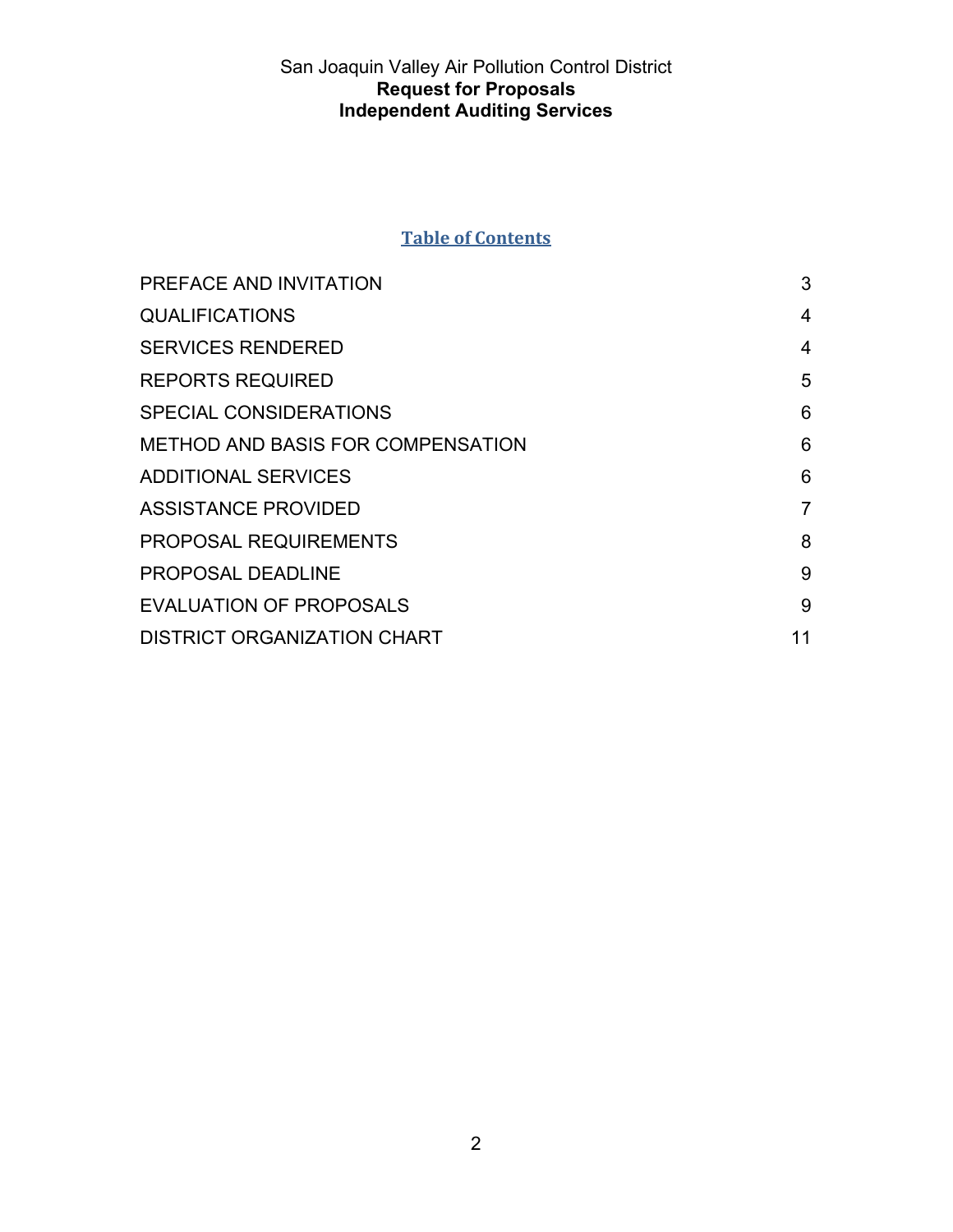#### **PREFACE AND INVITATION**

The San Joaquin Valley Air Pollution Control District (District) is a special district operating under the provisions of Sections 40150 through 40162 of the California Health and Safety Code. The District exists to develop and implement programs on a local level to meet the requirements of state and federal air pollution control laws.

The District's administrative offices are located at 1990 East Gettysburg Avenue, Fresno, California; the Northern Region office is located at 4800 Enterprise Way, Modesto, California; and the Southern Region office is located at 34946 Flyover Court, Bakersfield, California.

The District has assumed the fiscal responsibility for the San Joaquin Valleywide Air Pollution Study Agency. The San Joaquin Valleywide Air Pollution Study Agency (Study Agency) is a joint powers agreement (JPA), between Fresno, Kern, Kings, Madera, Merced, San Joaquin, Stanislaus, Tulare, and Mariposa Counties, for the purpose of designing, planning, programming, and implementing an ozone and air pollution study in the geographical territory encompassed by the member counties.

Through this Request for Proposals (RFP), the District invites experienced and qualified, independent certified public accountants licensed in the State of California to submit proposals to perform specified auditing functions.

Any inquiries concerning the request for proposals should be addressed to:

Ryan Buchanan Mehri Barati Ryan.Buchanan@valleyair.org Mehri.Barati@valleyair.org (559) 230-6145 (559) 230-6021

District Controller or Director of Administrative Services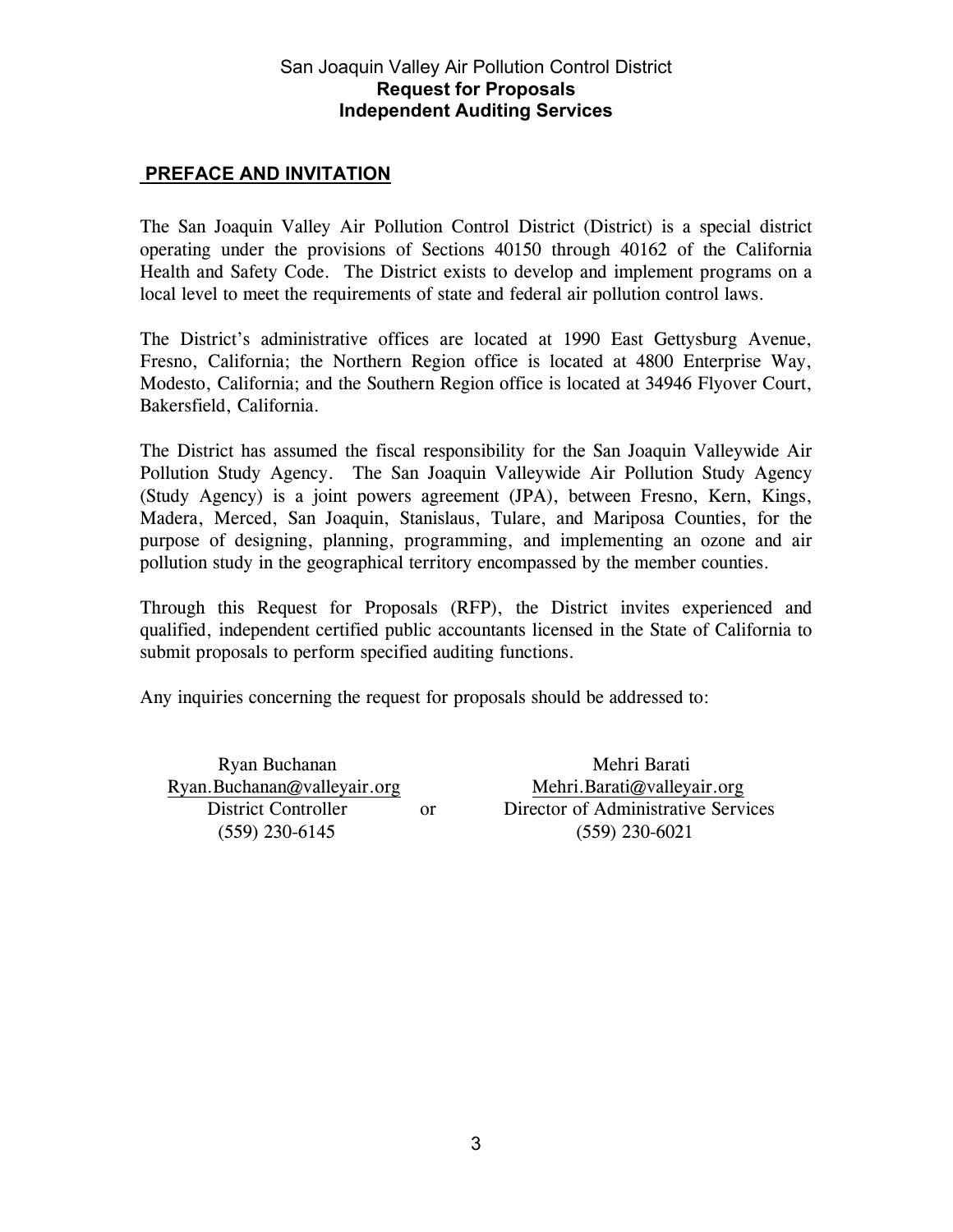### **QUALIFICATIONS**

Proposals will be accepted from firms with demonstrated experience and competency in governmental or nonprofit organization auditing. The minimum qualifications for firms submitting proposals are:

- 1. The firm must have as existing clients at least three (3) public agencies or nonprofit organizations in California; and during the past five (5) years the firm must have audited at least three (3) such public agencies or nonprofit organizations.
- 2. Members of the audit team shall be experienced in governmental fund accounting and electronic data processing (EDP). This shall include the senior member "in charge," who shall have at least (5) years recent experience in auditing such agencies or organizations.

## **SERVICES RENDERED**

A separate cost proposal is required for both the District and the Study Agency. The auditing services desired for each are as follows:

**Period of Audit -** The initial audit will cover the period from July 1, 2018 through June 30, 2019. The engagement will be for the fiscal year ended June 30, 2019, June 30, 2020, and June 30, 2021, with the right to extend the agreement under the terms and conditions agreeable to both parties. For continuity, the District prefers to maintain satisfactory services from a qualified firm for a minimum period of three to five years.

**Audit -** The scope of the audit includes an examination of all books, records, and accounts of the District in sufficient detail to express an opinion on the financial statements as a whole. The audit shall be performed in accordance with auditing standards generally accepted in the United States of America; the standards applicable to financial audits contained in *Government Auditing Standards*, issued by the Comptroller of the United States; and the audit requirements of Title 2 U.S. *Code of Federal Regulations* Part 200, *Uniform Administrative Requirements, Cost Principles, and Audit Requirements for Federal Awards* (Uniform Guidance).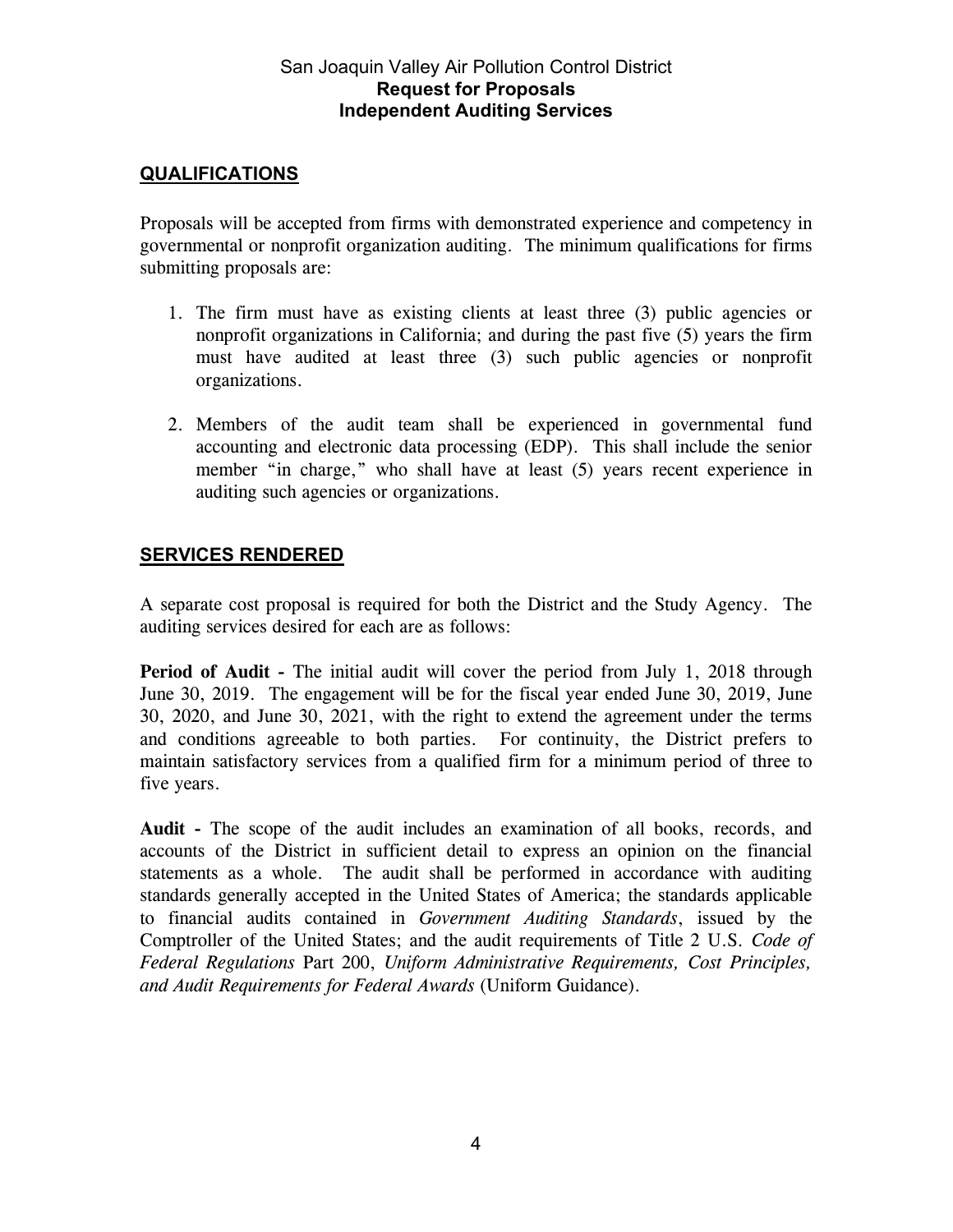#### **REPORTS REQUIRED**

The following reports shall be provided for both the District and the Study Agency at the completion of the audit in accordance with the District audit instructions cited above:

 **Audit Report:** A report on the examination of the financial statements of the District, including all accounts and funds. Unless mutually agreed upon between the District and the auditor, the financial statements and the notes to the financial statements will be prepared by the District. The draft and final reports must:

- 1. Comply with the audit requirements established.
- 2. Include Financial Statements, Notes to Financial Statements, and all required supplemental information.
- 3. Include an opinion on whether the District's Schedule of Expenditures of Federal Awards (SEFA) fairly presents the information contained in the audited financial statements, as required under Title 2 U.S. *Code of Federal Regulations* Part 200, *Uniform Administrative Requirements, Cost Principles, and Audit Requirements for Federal Awards* (Uniform Guidance).

 **Management Report:** Contractor must submit a management report setting forth: (i) findings and recommendations for improvement resulting from the survey of internal control conducted as part of the examination; (ii) findings and recommendations for improvement in accounting systems where noted during the conduct of the examination; (iii) findings of noncompliance with laws, rules, and regulations coming to the attention of the Contractor during the course of the examination; and (iv) any material items or reportable conditions coming to the attention of the Contractor during the conduct of the examination.

 A report on compliance with laws and regulations related to major and nonmajor federal financial assistance programs. This report should include an opinion on compliance with both specific and general requirements applicable to major federal financial assistance programs, and a report on compliance with laws and regulations applicable to non-major federal financial assistance program transactions tested.

 **Irregularities and Illegal Acts:** Contractor is required to develop an immediate, written report to the Executive Director/Air Pollution Control Officer of all irregularities and illegal acts or indications of illegal acts of which they become aware.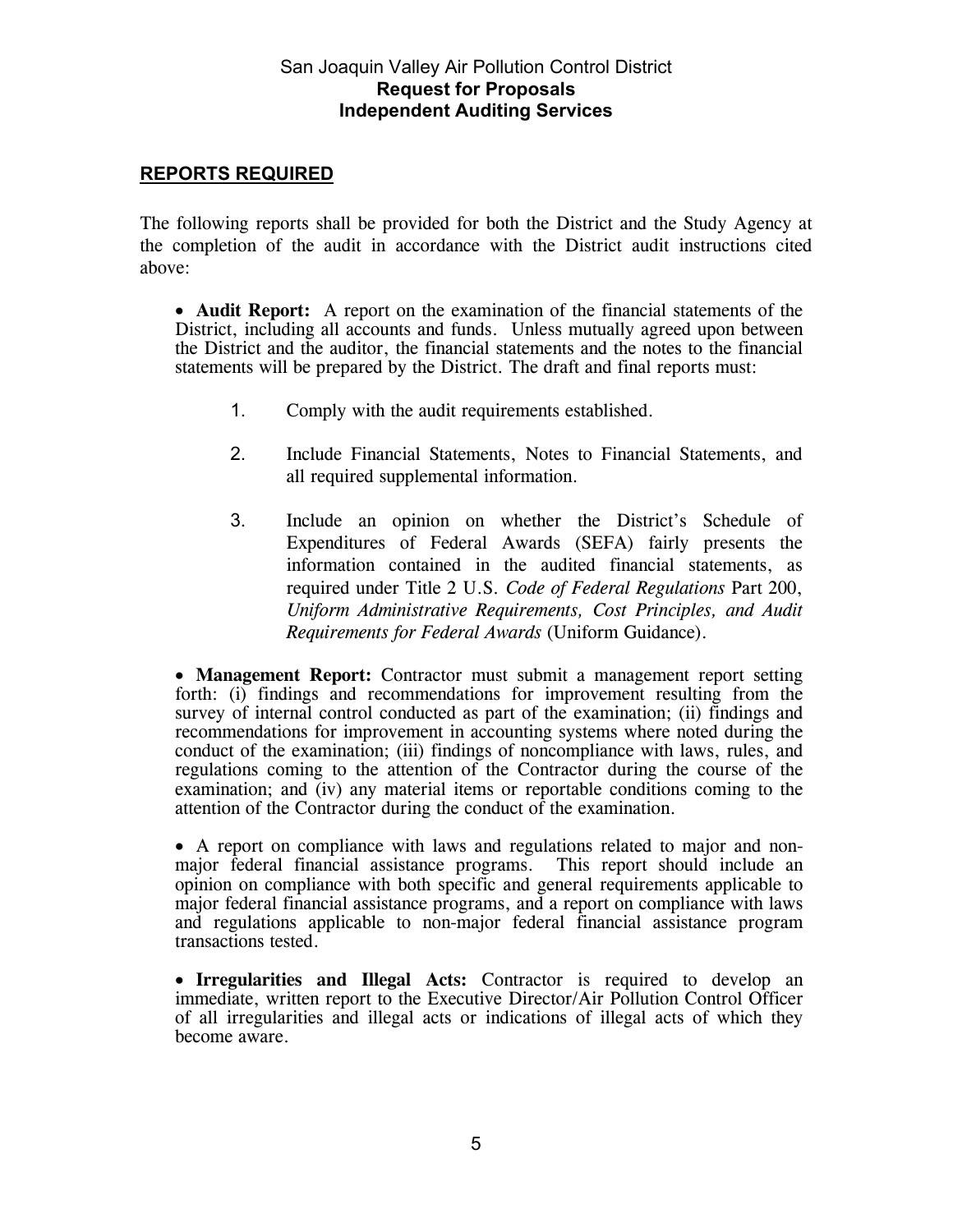#### **SPECIAL CONSIDERATIONS**

The District will send its Comprehensive Annual Financial Report to the Government Finance Officers Association of the United States and Canada for review in their Certificate of Achievement for Excellence in Financial Reporting program. Contractor may be required to provide special assistance to the District to meet the requirements of that program. A pre-audit conference will be held with designated District staff to review and discuss the schedule of the audit, establish all deadlines, and to determine responsibility and method of preparation for audit working papers.

- **Working Paper Retention and Access to Working Papers:** 
	- 1. All working papers and reports must be retained, at the Contractor's expense, for a minimum of seven (7) years, unless the firm is notified in writing by the District of the need to extend the retention period.
	- 2. In addition, Contractor must respond to the reasonable inquiries of successor auditors and allow successor auditors to review working papers if requested by District.

#### **METHOD AND BASIS FOR COMPENSATION**

Separate cost proposals for the District and the Study Agency for services rendered are required. Proposals shall set forth an estimate of the total required hours and hourly rates by staff classification, an estimate of out-of-pocket expenses, and the resulting allinclusive total maximum fee for which the requested work will be done.

#### **ADDITIONAL SERVICES**

Proposals shall contain provisions to the effect that in the event disclosures in the audit indicate extraordinary circumstances which warrant more intensive and detailed services, the Proposer shall provide all pertinent facts relative to the extraordinary circumstances, together with the Proposer's fee basis for such additional services.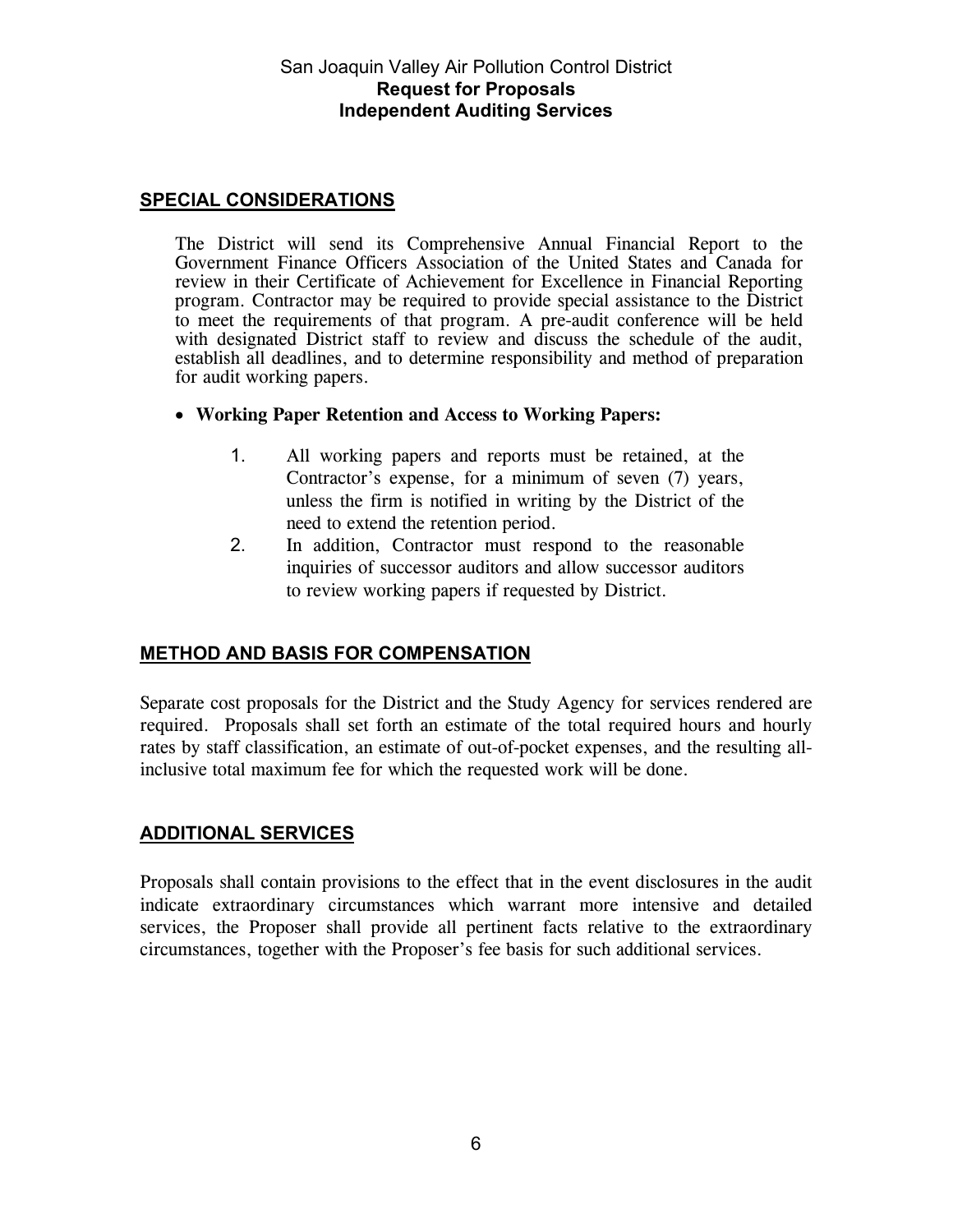### **ASSISTANCE PROVIDED**

The Finance Office staff and responsible management personnel will be available during the audit to assist the firm by providing information, documentation, and explanations. The auditors will be provided office space in the Fresno office located near the accounting records. The preparation of the confirmations will be the responsibility of the auditors.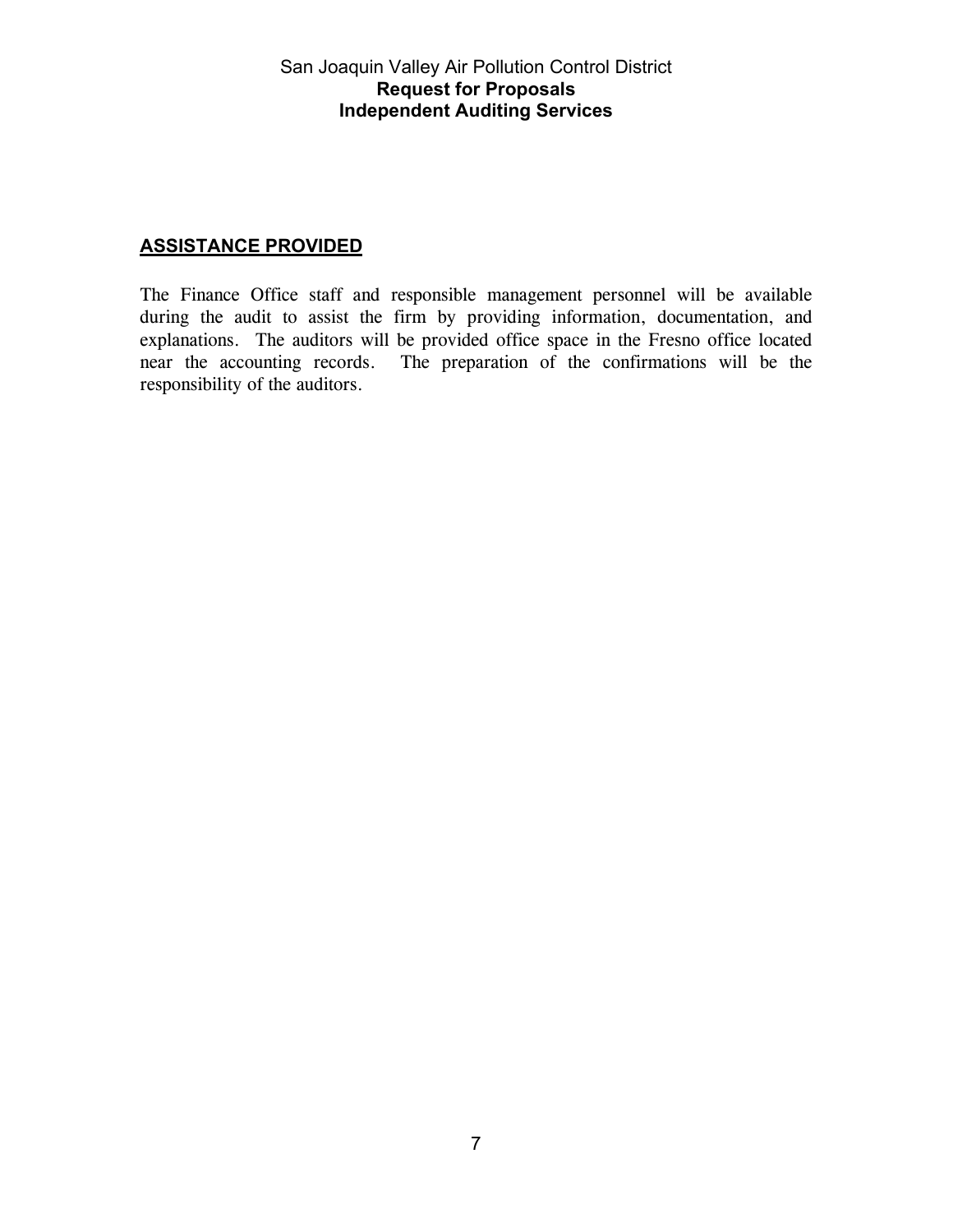### **PROPOSAL REQUIREMENTS**

In order to simplify the review process and to obtain the maximum degree of comparability, your proposal should be organized in the manner specified below.

**Title Page -** Show the proposal subject, the name of your firm, local address, telephone number, name of contact person, and the date.

Letter of Transmittal - Limit to one or two pages. A separate letter of transmittal should be provided for the District and the Study Agency.

- 1. Briefly state your understanding of the work to be done and discuss how you will ensure the work is completed within the required time period.
- 2. State the all-inclusive fee for which the work will be done showing the hourly rate and estimated hours for each staff classification.
- 3. Give the names of the persons who will be authorized to make representations for you, their titles, addresses, and telephone numbers.

#### **Profile of the Proposer**

- 1. State whether your firm is local, national, or international.
- 2. Give the location of the office from which the work is to be done and the number of partners, managers, supervisors, seniors, and other professional staff employed at that office. Indicate the percentage of professional staff who are CPA's.
- 3. Describe the range of activities performed by the local office such as audit, accounting, tax service, or management services.

#### **Summary of the Proposer's Qualifications**

1. Identify the supervisors who will work on the audit, including staff from other than the local office, if any. Resumes for each supervisory person to be assigned to the audit should be included. (The resumes may be included as an appendix.) Include a statement that any personnel substitutions by the audit firm will be of equally qualified personnel.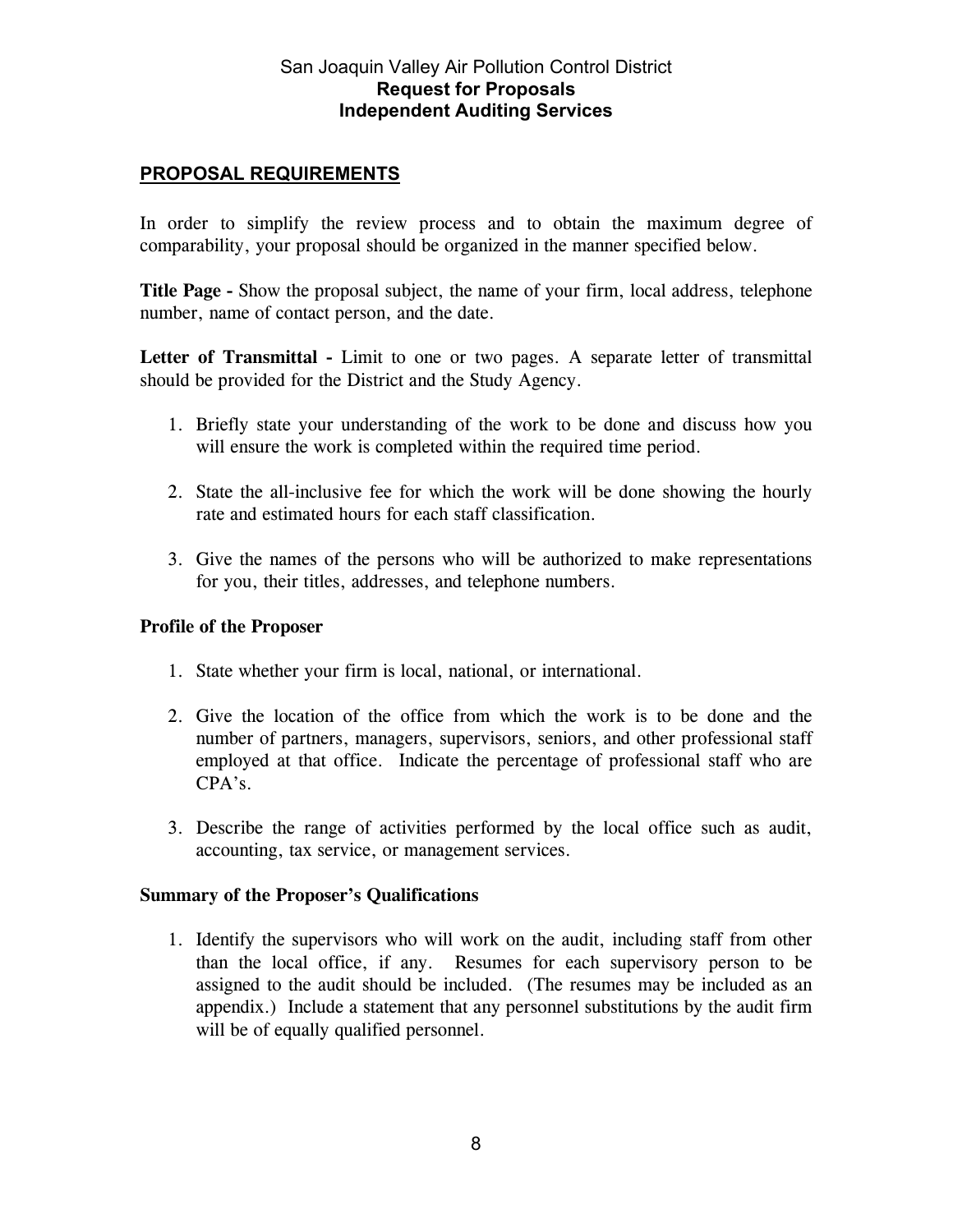- 2. Describe the recent local office auditing experience similar to the type of audit requested. Also, describe any recent local government or nonprofit audits which you local office has performed.
- 3. Describe your personnel rotation policy or other policies to enhance independence and provide new insight into the audit process.

## **PROPOSAL DEADLINE**

A printed copy or an electronic copy of the proposal should be forwarded to:

 Ryan Buchanan, District Controller San Joaquin Valley APCD 1990 East Gettysburg Avenue Fresno, California 93726-0244 Ryan.Buchanan@valleyair.org

Proposals must be received no later than **5:00 PM on Friday, May 17, 2019.** 

# **EVALUATION OF PROPOSALS**

The District selection of an auditor will be dependent upon the technical expertise and the cost. The following factors will be considered which, if any, of those submitting proposals shall be selected.

- 1. Responsiveness of the proposal in clearly stating an understanding of the work to be performed.
- 2. Technical experience of the firm.
- 3. Qualifications of the staff who will actually perform significant audit services under this proposal.
- 4. Cost of the work to be performed.

Proposals submitted will be reviewed by District Staff. The evaluation process will be directed primarily at those capabilities and advantages which are clearly shown in the written proposal; however, the District may request any or all firms to make oral presentations during the evaluation process. It is anticipated that a firm will be selected during the month of May 2019 and award of contract will be on June 20 by the District Governing Board.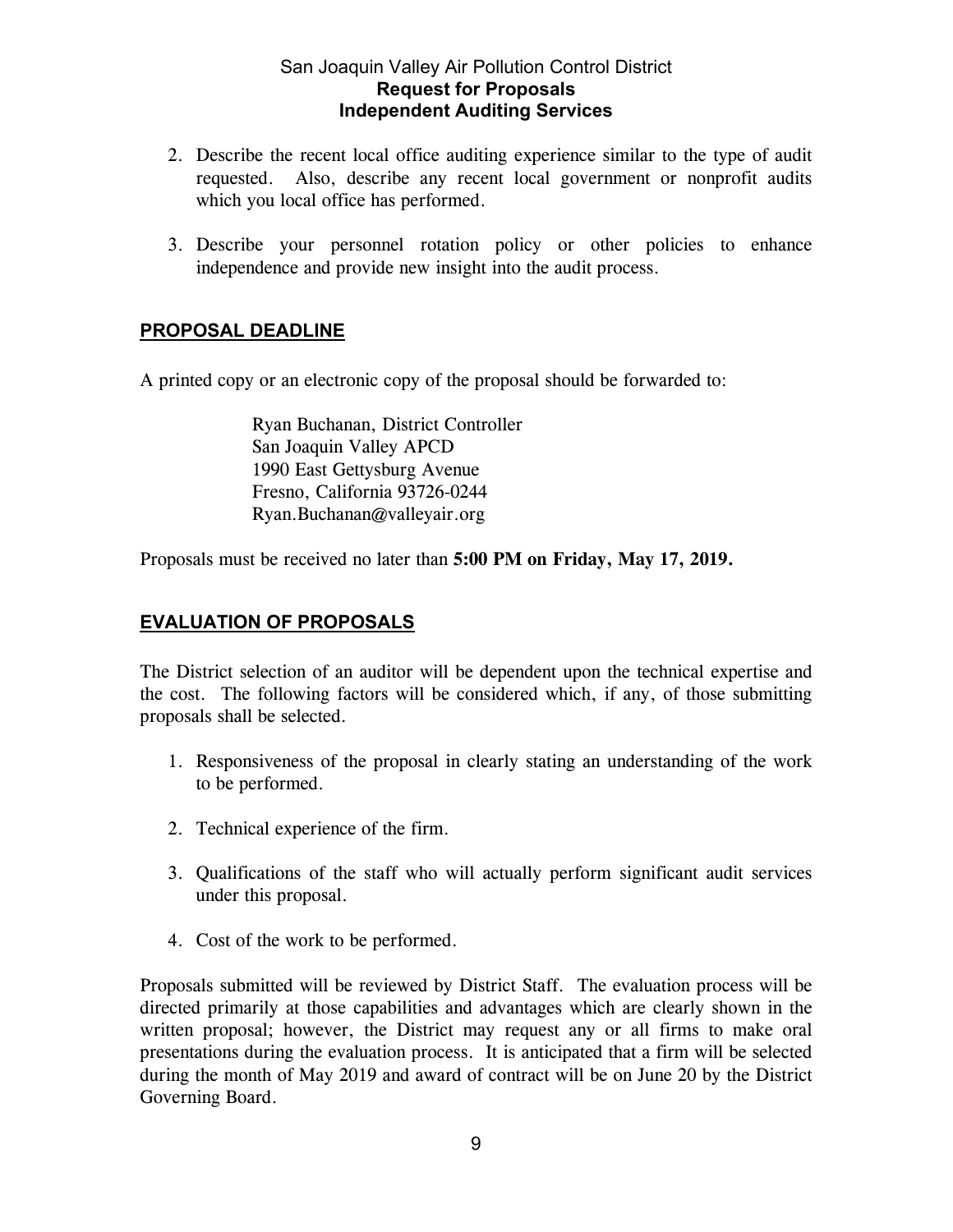The District reserves the right to reject any and all proposals submitted and to request additional information from Proposers.

The District shall be the sole judge of the proposal, and particularly, which one best qualifies for acceptance.

The District reserves the right to accept other than the lowest-priced proposal and to negotiate with the proposers if it is in the best interest to do so.

If you wish to obtain additional information or visit the District, please contact:

Ryan.Buchanan@valleyair.org<br>District Controller (559) 230-6145 (559) 230-6021

Ryan Buchanan<br>Buchanan@valleyair.org Mehri.Barati@valleyair.org Mehri.Barati@valleyair.org or Director of Administrative Services